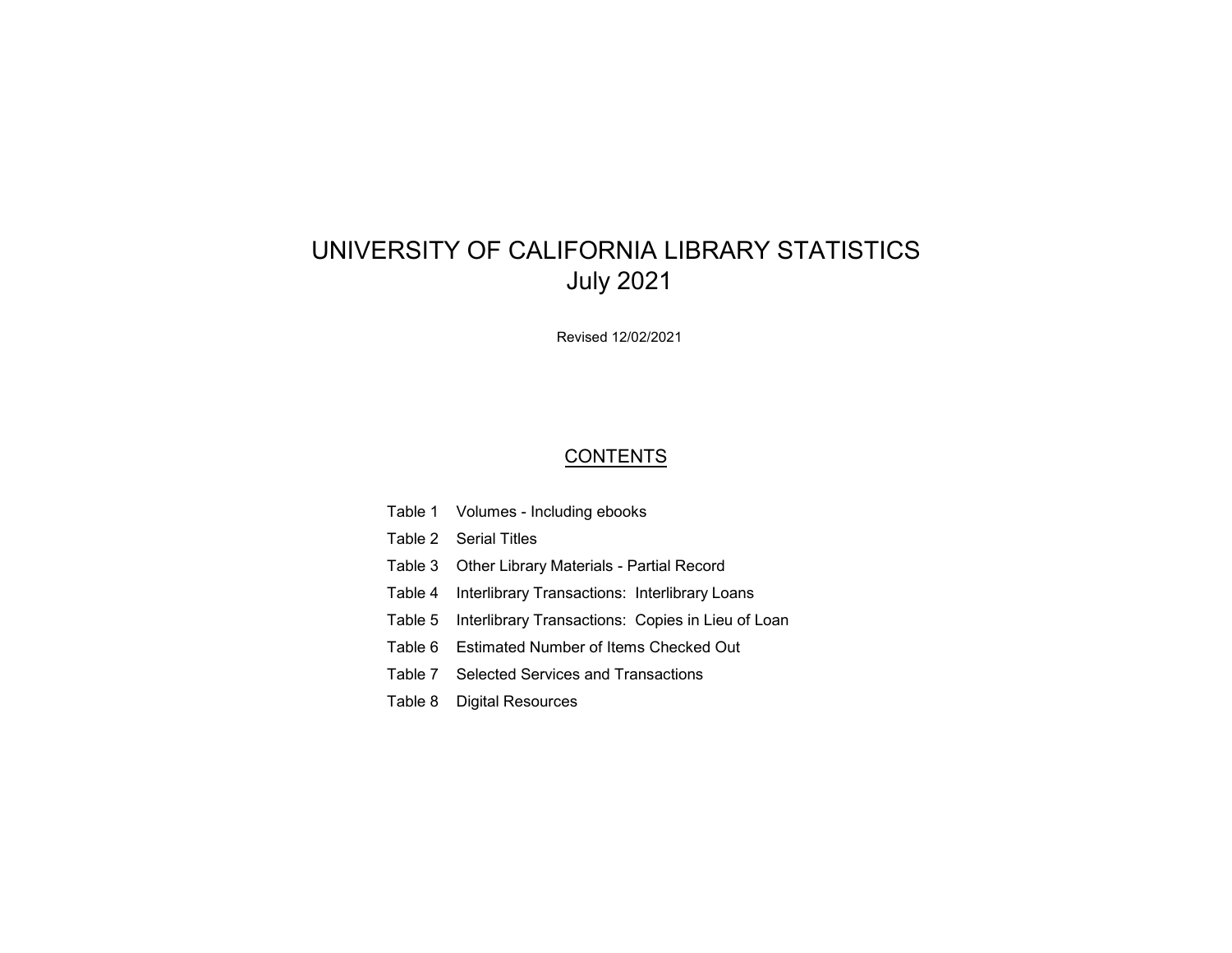# **University of California Library Statistics Table 1 Volumes - Including ebooks**

**2020-21**

|                           |                            | Location                                |            | <b>Volumes in Library</b> |           | <b>Volumes Added</b> |            |  |
|---------------------------|----------------------------|-----------------------------------------|------------|---------------------------|-----------|----------------------|------------|--|
|                           |                            |                                         | 30 June    | 30 June                   | % Change  | Gross                | <b>Net</b> |  |
|                           |                            |                                         | 2020       | 2021                      |           |                      |            |  |
| <b>Berkeley Total</b>     |                            |                                         | 13,475,065 | 13,553,504                | 0.58%     | 151,893              | 78,439     |  |
|                           |                            | <b>General Libraries Total</b>          | 11,452,166 | 11,512,669                | 0.53%     | 117,467              | 60,503     |  |
|                           |                            | <b>Affiliated Libraries Total</b>       | 2,022,899  | 2,040,835                 | 0.89%     | 34,426               | 17,936     |  |
|                           |                            | Law                                     | 1,281,560  | 1,316,550                 | 2.73%     | 34,168               | 34,990     |  |
|                           |                            | Affiliated                              | 741,339    | 724,285                   | $-2.30%$  | 258                  | $-17,054$  |  |
| <b>Davis Total</b>        |                            |                                         | 5,981,627  | 5,780,392                 | $-3.36%$  | 466,369              | $-201,235$ |  |
|                           |                            | <b>General Libraries Total</b>          | 5,589,644  | 5,373,538                 | $-3.87%$  | 451,402              | $-216,106$ |  |
|                           |                            | General                                 | 5,142,491  | 4,739,847                 | $-7.83%$  | 264,864              | $-402,644$ |  |
|                           |                            | <b>Health Science</b>                   | 447,153    | 633,691                   | 41.72%    | 186,538              | 186,538    |  |
|                           |                            | <b>Affiliated Libraries Total (Law)</b> | 391,983    | 406,854                   | 3.79%     | 14,967               | 14,871     |  |
| <b>Irvine Total</b>       |                            |                                         | 4,350,281  | 4,398,648                 | 1.11%     | 89,736               | 48,367     |  |
|                           |                            | <b>General Libraries Total</b>          | 3,960,878  | 4,001,138                 | 1.02%     | 76,564               | 40,260     |  |
|                           |                            | General                                 | 3,803,228  | 3,866,920                 | 1.67%     | 67,753               | 63,692     |  |
|                           |                            | <b>Health Science</b>                   | 157,650    | 134,218                   | $-14.86%$ | 8,811                | $-23,432$  |  |
|                           |                            | <b>Affiliated Libraries Total</b>       | 389,403    | 397,510                   | 2%        | 13,172               | 8,107      |  |
|                           |                            | Law                                     | 389,403    | 397,510                   | 2%        | 13,172               | 8,107      |  |
|                           | Los Angeles Total          |                                         | 11,213,341 | 11,315,038                | 0.91%     | 104,083              | 101,697    |  |
|                           |                            | <b>General Libraries Total</b>          | 9,995,136  | 10,095,191                | 1.00%     | 100,055              | 100,055    |  |
|                           |                            | General                                 | 9,248,732  | 9,344,796                 | 1.04%     | 96,064               | 96,064     |  |
|                           |                            | <b>Health Science</b>                   | 746,404    | 750,395                   | 0.53%     | 3,991                | 3,991      |  |
|                           |                            | <b>Affiliated Libraries Total</b>       | 1,218,205  | 1,219,847                 | 0.13%     | 4,028                | 1,642      |  |
|                           |                            | Law                                     | 611,038    | 612,038                   | 0.16%     | 3,386                | 1,000      |  |
|                           |                            | Affiliated                              | 607,167    | 607,809                   | 0.11%     | 642                  | 642        |  |
| <b>Merced Total</b>       |                            |                                         | 2,720,508  | 2,780,883                 | 2.2%      | 154,040              | 60,375     |  |
|                           | <b>Riverside Total</b>     |                                         | 4,895,338  | 4,996,197                 | 2.06%     | 139,013              | 100,859    |  |
|                           | San Diego Total            |                                         | 5,648,999  | 5,721,647                 | 1.29%     | 72,985               | 72,648     |  |
|                           | <b>San Francisco Total</b> |                                         | 1,296,237  | 1,155,430                 | $-10.86%$ | 317                  | $-140,807$ |  |
|                           | <b>Santa Barbara Total</b> |                                         | 3,325,621  | 3,609,829                 | 8.55%     | 286,349              | 284,208    |  |
|                           | <b>Santa Cruz Total</b>    |                                         | 2,503,943  | 2,669,114                 | 6.60%     | 165,171              | 165,171    |  |
| Shared Print <sup>1</sup> |                            |                                         | 895,331    | 918,296                   | 2.56%     |                      |            |  |

A Volume is defined as *"a single physical unit of any printed, typewritten, handwritten, mimeographed, or processed work, distinguished from other units by a separate binding, encasement, portfolio, or other clear distinction, which has been cataloged, classified, and made ready for use, and which is typically the unit used to charge circulation transactions. Either a serial volume is bound, or it comprises the serial issues that would be bound together if the library bound all serials."*

Consistent with the Association of Research Libraries' (ARL) annual statistics survey, the UC library volumes count includes ebooks. See Table 8, Digital Resources, for the number of ebooks reported by the libraries.

"Net" volumes added are the total volumes added to the collection ("Gross") minus withdrawals.

<sup>1</sup> The Shared Print Collection is housed on campuses and in the RLFs. It consists of JSTOR (retrospective), WEST (retrospective), journals for licensed content (prospective), print monographic series (prospective), literary presses (prospective), CoreStor (retrospective), IEEE Journals and Proceedings (retrospective), EEBO STC I and II microfilms (prospective), ArtStor Hartill Collection slides (retrospective), Springer print monographs (prospective), the HathiTrust monograph archive (retrospective), the Federal Documents Archive for serials and monographs (retrospective), and Canadian Literature monographs (prospective). Volume equivalents are reported here.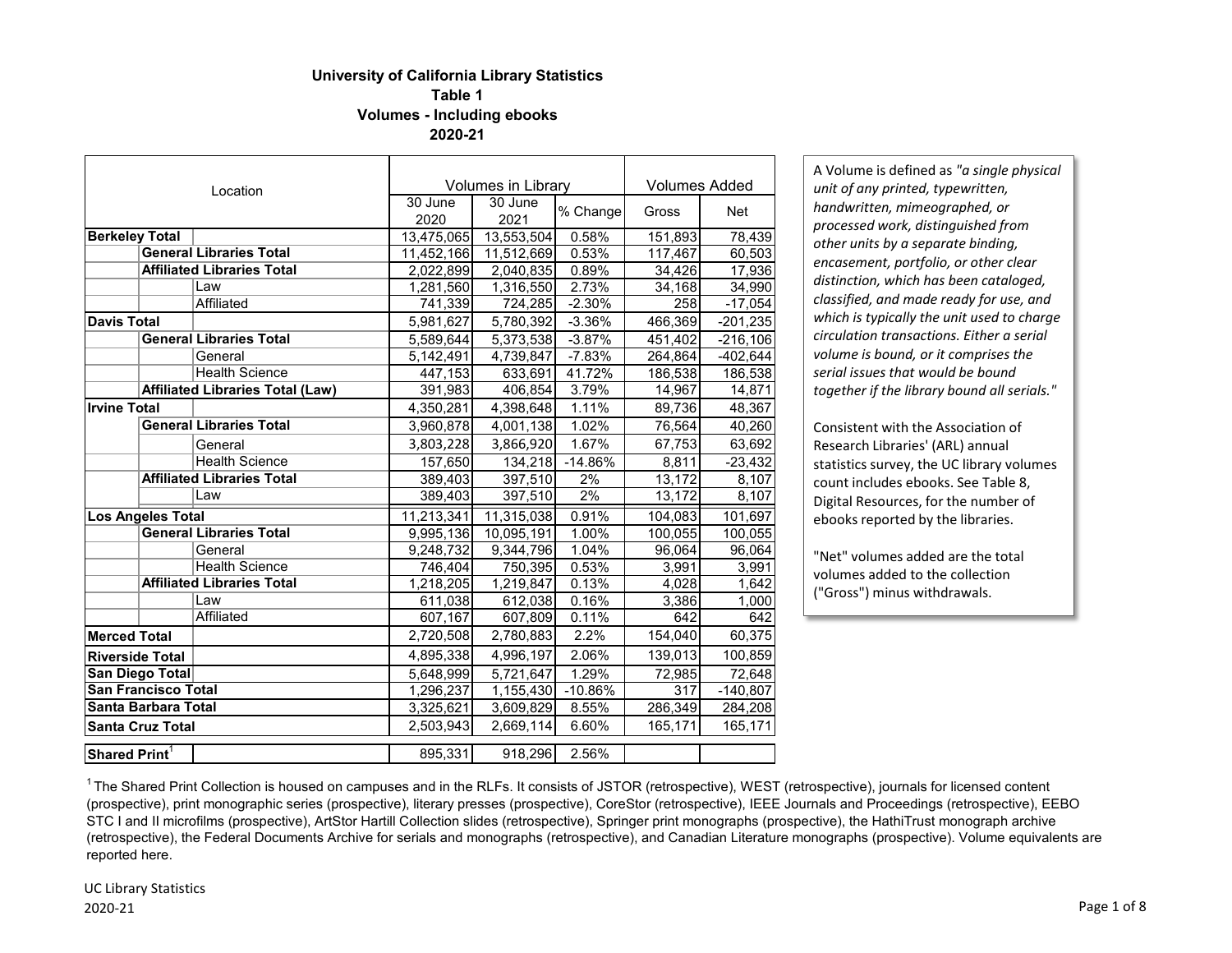### **University of California Library Statistics Table 2 Serial Titles 2020-21**

|                 |           | <b>Not</b> |
|-----------------|-----------|------------|
|                 | Purchased | purchased  |
| Berkeley        | 191,514   | 80,299     |
| Davis           | 155,745   | 86,947     |
| Irvine          | 141,095   | 94,174     |
| Los Angeles     | 175,645   | 95,662     |
| Merced          | 116,153   | 83,452     |
| Riverside       | 78,292    | 32,268     |
| San Diego       | 130,265   | 79,033     |
| San Francisco   | 112,480   | 85,947     |
| Santa Barbara   | 117,374   | 128,617    |
| Santa Cruz      | 245,850   | 15,708     |
|                 |           |            |
| Licensed by CDL | 244,334   | 107,816    |

A serial is defined as: *"a publication in any medium issued in successive parts bearing numerical or chronological designations and intended to be continued indefinitely. This definition includes periodicals, newspapers, and annuals (reports, yearbooks, etc.); the journals, memoirs, proceedings, transactions, etc. of societies; and numbered monographic series."*

CDL provided SFX reports from July 2021 to each campus for all licensed titles (Tiers 1, 2 and 3). The campuses were free to use those figures or provide their own. The "Licensed by CDL" total is also from the SFX report.

*Campusreports include ALL serial titles acquired, whether through consortial licensing or local purchases.*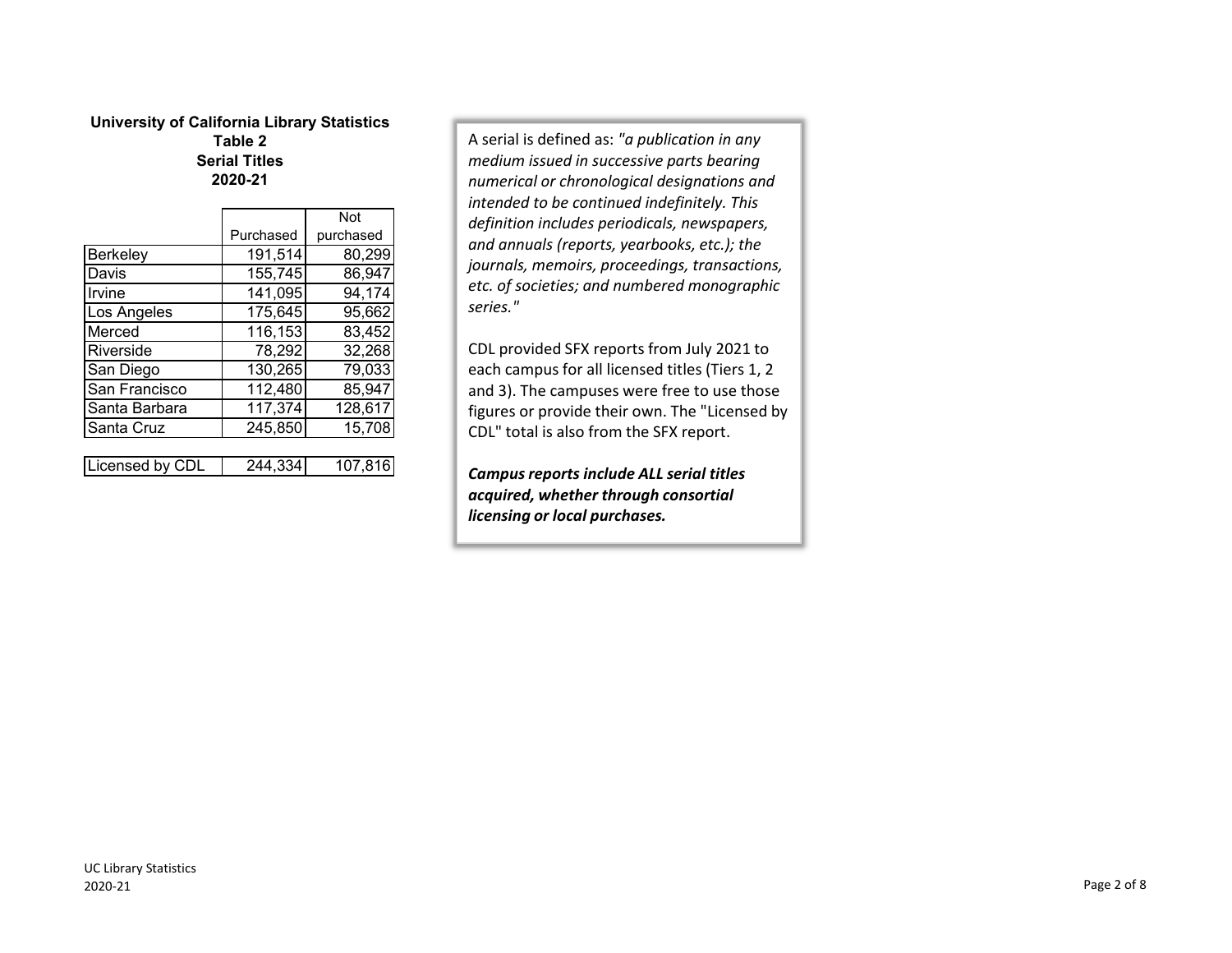## **University of California Library Statistics Table 3 Other Library Materials -- Partial Record 2020-2021**

|                     |                              |                  |              |           |                |                |                  |                       | San              | <b>Santa</b>   |                   |                      |
|---------------------|------------------------------|------------------|--------------|-----------|----------------|----------------|------------------|-----------------------|------------------|----------------|-------------------|----------------------|
|                     |                              | <b>Berkeley</b>  | <b>Davis</b> | Irvine    | Los Angeles    | Merced         | <b>Riverside</b> | San Diego   Francisco |                  | <b>Barbara</b> | <b>Santa Cruz</b> | <b>TOTAL</b>         |
|                     | Personal manuscripts         | 58,140           | 19,170       | 2,109     | 89,229         | 91             | 8,730            | 9,974                 | 8.102            | 41,899         | 5,200             | 242,644              |
| Manuscript<br>Units | UC archival manuscripts      | 8,337            | 6,437        | 1,638     | 40,975         | 555            | 4,404            | 2,779                 | 3,594            | 3,131          | 1,008             | 72,859               |
|                     | Other archival materials     | 26,836           | 16.227       | 365       | 89,490         | $\Omega$       | 779              | 1,307                 | 3.063            | 18,354         | 2,550             | 158,970              |
|                     | <b>TOTAL</b>                 | 93,312           | 41,834       | 4,112     | 219,694        | 646            | 13,913           | 14,060                | 14,759           | 63,384         | 8,758             | 474,472              |
|                     | Maps                         | 515,143          | 273,572      | 12,651    | 549,767        | 76             | 124,474          | 54,765                | 18 <sup>l</sup>  | 3,115,285      | 59,914            | 4,705,665            |
|                     | Microfilm reels              | 561,557          | 122,995      | 90,051    | 298,742        | $\overline{0}$ | 46,031           | 86,932                | $\Omega$         | 28,052         | 14,915            | 1,249,275            |
|                     | Microcards                   | 159,423          | 223,670      | 27,581    | 453,488        | $\Omega$       | 471.704          | 65,623                | $\Omega$         | 320,360        | 25                | 1,721,874            |
| Microcopy           | Microfiche                   | 7,011,713        | 3,630,770    | 1,971,984 | 5,604,745      | $\Omega$       | 1,630,028        | 2,117,403             | 479              | 55,016         | 3,835             | 22,025,973           |
|                     | <b>Microprints</b>           | 38.865           | 345,167      | 143,728   | 6,328          | $\Omega$       | O                | 12,715                | $\Omega$         | 174            | 132               | $\overline{547,109}$ |
|                     | <b>TOTAL</b>                 | 7,210,001        | 4,199,607    | 2,143,293 | 6,064,561      | $\Omega$       | 2,101,732        | 2,195,741             | 479              | 375,550        | 3,992             | 24,294,956           |
|                     | Pamphlets                    | 218,132          | 349,769      | 2,802     | 609,864        | $\Omega$       | 14,890           | 17,642                | $\Omega$         | 89,469         | 61                | 1,302,629            |
|                     | Government documents         | 84,512           | $\Omega$     | 100,814   | 76,065         | $\Omega$       | 179,386          |                       | $\Omega$         | 450,454        |                   | 891,231              |
|                     | <b>Audiodiscs</b>            | 31,067           | 6            | 95        | 171,292        | 302            | 6,465            | 44,979                | $\overline{31}$  | 270,443        | 11,753            | 536,433              |
| Audio Materials     | Audiocasettes                | 30,109           | 1,995        | 5,738     | 29,357         | $\Omega$       | 2,099            | 11,516                | 628              | 12,694         | 1,723             | 95,859               |
|                     | <b>Audioreels</b>            | 8,041            | 26           | 12        | 39.709         | $\Omega$       | 8                | 11,197                | $\overline{223}$ | 15,109         | 932               | 75,257               |
|                     | Compact discs, digital audio | 51,052           | 3,096        | 497       | 56,973         | $\Omega$       | 13,157           | 69,009                | $\Omega$         | 30,088         | 15,329            | 239,201              |
|                     | <b>TOTAL</b>                 | 120,269          | 5,123        | 6,342     | 297,331        | 302            | 21,729           | 136,701               | 882              | 328,334        | 29,737            | 946,750              |
| Materials           | Videotapes                   | 25,978           | 3,005        | 5,403     | 22.726         | $\Omega$       | 6,242            | 10,025                | 786              | 5,276          | 11,502            | 90,943               |
| Video               | <b>Videodiscs</b>            | 51.524           | 7,856        | 13,009    | 22,206         | 2,144          | 11,910           | 21,089                | 9                | 6,647          | 17,298            | 153,692              |
|                     | <b>TOTAL</b>                 | 77,502           | 10,861       | 18,412    | 44,932         | 2,144          | 18,152           | 31,114                | 795              | 11,923         | 28,800            | 244,635              |
|                     | Mult-media kits              | $\overline{112}$ | 117          | 280       | 418            | $\Omega$       | 787              | $\Omega$              | $\Omega$         | 2,851          | 330               | 4,895                |
|                     | <b>Motion pictures</b>       | 73,636           | $\Omega$     | 688       | 2,449          | $\Omega$       | 188              | 1,860                 | 546              | 1,136          | 559               | 81,062               |
|                     | Filmstrips                   | $\overline{56}$  | $\Omega$     | $\Omega$  | 284            | $\mathbf{0}$   | 109              | 530                   | 59               | 148            |                   | 1,186                |
|                     | <b>Pictorial items</b>       | 10,453,886       | 234,883      | 35,638    | 3,891,231      | $\Omega$       | 15,418           | 23,556                | 137,080          | 605,449        | 235               | 15,397,376           |
|                     | 35mm slides                  | 604,747          | 1,214        | 17,801    | 79,019         | 292            | 11,172           | 6,535                 | 11,566           | 31,675         | 348,780           | 1,112,801            |
|                     | Computer tapes               | 2,616            |              | 301       | 5 <sub>l</sub> | $\Omega$       |                  | $\Omega$              | $\Omega$         | $\Omega$       |                   | 2,924                |
| Computer Files      | Monographic CD-ROM discs     | 11,968           | 8,935        | 2,623     | 11,007         | 662            | 7,130            | 4,608                 | 133              | 6,607          | 1,037             | 54,710               |
|                     | Serial CD ROM discs          | 11,689           | 5,163        | 4,233     | 10,428         | $\Omega$       | 4,487            | 4,771                 | $\Omega$         | 2,372          | 275               | 43,418               |
|                     | Floppy disks                 | 3,000            | 1,673        | 120       | 3,429          | $\Omega$       | 1,330            | 584                   | $\Omega$         | 1,457          | 211               | 11,804               |
|                     | <b>TOTAL</b>                 | 29,273           | 15,772       | 7,277     | 24,869         | 662            | 12,948           | 9,963                 | 133              | 10,436         | 1,523             | 112,856              |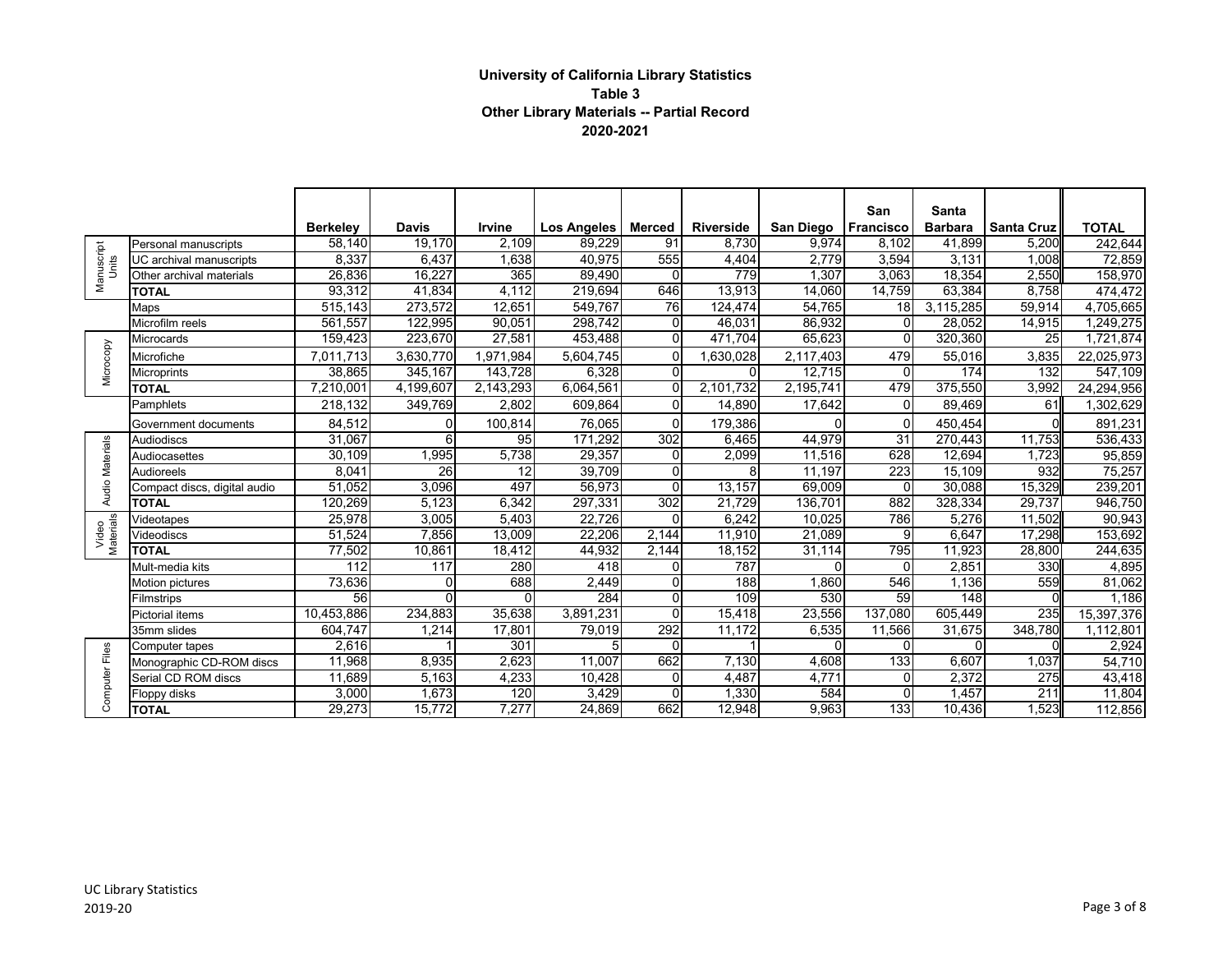#### **University of California Library Statistics Table 4 Interlibrary Transactions: Interlibrary Loans 2020-2021**

|                           | <b>RETURNABLE ITEMS LENT TO:</b> |                                      |              | <b>RETURNABLE ITEMS BORROWED FROM:</b> |                               |              |  |  |  |
|---------------------------|----------------------------------|--------------------------------------|--------------|----------------------------------------|-------------------------------|--------------|--|--|--|
| Lent to or borrowed from: | OTHER UC<br><b>LIBRARIES</b>     | <b>ALL OTHER</b><br><b>LIBRARIES</b> | <b>TOTAL</b> | OTHER UC<br><b>LIBRARIES</b>           | ALL OTHER<br><b>LIBRARIES</b> | <b>TOTAL</b> |  |  |  |
| Berkeley                  |                                  |                                      |              | 12                                     | 88                            | 100          |  |  |  |
| Davis                     | 14                               | 132                                  | 146          | 12                                     | 97                            | 109          |  |  |  |
| Irvine                    |                                  | 9                                    | 9            | 17                                     | 1.089                         | 1,106        |  |  |  |
| Los Angeles               |                                  | $\overline{2}$                       | っ            | 8                                      | 177                           | 185          |  |  |  |
| Merced                    |                                  |                                      |              | ۰                                      | 505                           | 505          |  |  |  |
| Riverside                 | 20                               | 14                                   | 34           | 27                                     | 81                            | 108          |  |  |  |
| San Diego                 |                                  | 2.150                                | 2.150        | 60                                     | 2.061                         | 2,121        |  |  |  |
| San Francisco             |                                  |                                      |              | -                                      |                               |              |  |  |  |
| Santa Barbara             | 59                               | 625                                  | 684          | -                                      | 2,439                         | 2,439        |  |  |  |
| Santa Cruz                |                                  |                                      |              | 24                                     |                               | 31           |  |  |  |
| Total                     | 94                               | 2,933                                | 3,027        | 160                                    | 6.544                         | 6,704        |  |  |  |

|                         |                          |                |                          | Details of Intercampus Lending, 2020-2021 |                          |                          |             |                          |                          |                          |              |
|-------------------------|--------------------------|----------------|--------------------------|-------------------------------------------|--------------------------|--------------------------|-------------|--------------------------|--------------------------|--------------------------|--------------|
| <b>RETURNABLE ITEMS</b> | LENT TO:                 |                |                          |                                           |                          |                          |             |                          |                          |                          |              |
| <b>BORROWED FROM:</b>   | <b>UCB</b>               | <b>UCD</b>     | UCI                      | <b>UCLA</b>                               | UCM                      | UCR                      | <b>UCSD</b> | <b>UCSF</b>              | UCSB                     | <b>UCSC</b>              | <b>TOTAL</b> |
| Berkeley                |                          |                |                          |                                           |                          |                          |             |                          | -                        |                          |              |
| Davis                   |                          |                | 3                        |                                           | $\overline{\phantom{0}}$ | 6                        |             | $\overline{\phantom{0}}$ | $\overline{\phantom{0}}$ |                          | 19           |
| Irvine                  | ۰                        | $\sim$         | $\overline{\phantom{0}}$ |                                           | $\overline{\phantom{0}}$ |                          | $\sqrt{2}$  | $\overline{\phantom{0}}$ | -                        |                          |              |
| Los Angeles             |                          | 3              |                          | -                                         | $\overline{\phantom{0}}$ |                          | Э           |                          |                          | 6                        | 21           |
| Merced                  | $\sim$                   |                | -                        | $\sim$                                    | $\overline{\phantom{0}}$ | $\overline{\phantom{a}}$ |             | $\overline{\phantom{0}}$ | $\overline{\phantom{0}}$ | $\sim$                   | .5           |
| Riverside               | -                        |                |                          | $\sim$                                    | -                        |                          | -           | $\overline{\phantom{0}}$ | $\overline{\phantom{0}}$ | $\overline{\phantom{0}}$ |              |
| San Diego               | n                        |                | 9                        | $\overline{\phantom{0}}$                  | $\overline{\phantom{0}}$ |                          | -           | $\overline{\phantom{0}}$ | $\sim$                   |                          | 19           |
| San Francisco           | $\sim$                   | $\sim$         | $\overline{\phantom{0}}$ | $\sim$                                    | $\overline{\phantom{0}}$ | $\overline{\phantom{0}}$ | $\sim$      | $\overline{\phantom{0}}$ | $\overline{\phantom{0}}$ | $\overline{\phantom{a}}$ |              |
| Santa Barbara           |                          | $\sim$         |                          | $\overline{\phantom{0}}$                  | -                        |                          | 45          | $\overline{\phantom{a}}$ | $\overline{\phantom{0}}$ | $\overline{\phantom{a}}$ | 55           |
| Santa Cruz              | -                        |                | ۰.                       | $\overline{\phantom{a}}$                  | $\overline{\phantom{0}}$ |                          | -           | $\overline{\phantom{0}}$ | $\overline{\phantom{0}}$ | $\overline{\phantom{0}}$ |              |
| <b>NRLF</b>             | $\overline{\phantom{0}}$ | $\overline{2}$ | $\overline{\phantom{0}}$ | $\sim$                                    | $\overline{\phantom{a}}$ |                          | $\sim$      | $\sim$                   | $\overline{\phantom{0}}$ | 6                        | 9            |
| <b>SRLF</b>             | $\overline{\phantom{0}}$ | $\sim$         | 3                        | $\sim$                                    | $\overline{\phantom{0}}$ |                          | З           | $\overline{\phantom{0}}$ | $\overline{\phantom{0}}$ | $\overline{\phantom{0}}$ |              |
| <b>TOTAL</b>            | 12                       | 12             | 17                       | 8                                         | $\overline{\phantom{0}}$ | 27                       | 60          |                          |                          | 24                       | 160          |

Intercampus transactions shown as reported by borrower.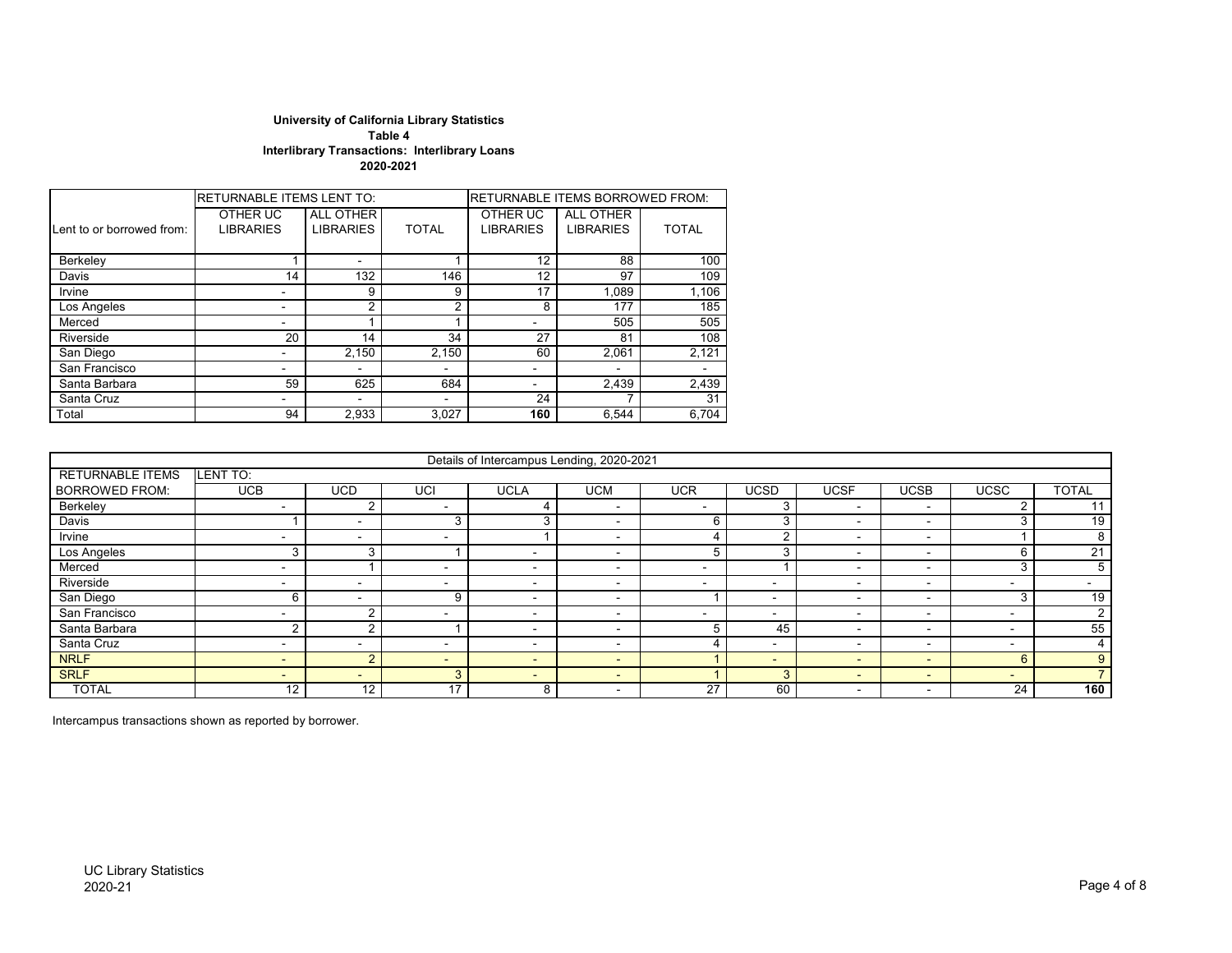#### **University of California Library Statistics Table 5 Interlibrary Transactions: Copies in Lieu of Loan 2020-2021**

|                           | NONRETURNABLE COPIES SUPPLIED TO: |                  |              |                  |                  | NONRETURNABLE COPIES RECEIVED FROM: |
|---------------------------|-----------------------------------|------------------|--------------|------------------|------------------|-------------------------------------|
|                           | OTHER UC                          | ALL OTHER        |              | OTHER UC         | <b>ALL OTHER</b> |                                     |
| Lent to or borrowed from: | LIBRARIES                         | <b>LIBRARIES</b> | <b>TOTAL</b> | <b>LIBRARIES</b> | <b>LIBRARIES</b> | <b>TOTAL</b>                        |
|                           | 2020-2021                         | 2020-2021        | 2020-2021    | 2020-2021        | 2020-2021        | 2020-2021                           |
| Berkeley                  | 1.030                             | 760              | 1,790        | 702              | 6,085            | 6,787                               |
| Davis                     | 656                               | 6,252            | 6,908        | 1,135            | 7,707            | 8,842                               |
| Irvine                    | 107                               | 523              | 630          | 1,015            | 2,881            | 3,896                               |
| Los Angeles               | 2.614                             | 6,867            | 9,481        | 1.764            | 12,891           | 14,655                              |
| Merced                    | 202                               | 368              | 570          | 700              | 2,156            | 2,856                               |
| Riverside                 | 178                               | 111              | 289          | 828              | 3,310            | 4,138                               |
| San Diego                 | 399                               | 2,637            | 3,036        | 1.333            | 7.640            | 8,973                               |
| San Francisco             | 429                               | 835              | 1,264        | 775              | 3,999            | 4,774                               |
| Santa Barbara             | 815                               | 757              | 1,572        | 1.479            | 4.342            | 5,821                               |
| Santa Cruz                | 215                               | 191              | 406          | 620              | 1,843            | 2,463                               |
| <b>TOTAL</b>              | 6.645                             | 19.301           | 25.946       | 10,351           | 52.854           | 63,205                              |

|                     |                     |            |                          |                          |     | DETAILS OF INTERCAMPUS COPIES IN LIEU OF LOAN, 2020-2021 |       |             |             |      |              |
|---------------------|---------------------|------------|--------------------------|--------------------------|-----|----------------------------------------------------------|-------|-------------|-------------|------|--------------|
| <b>COPIES</b>       | <b>SUPPLIED TO:</b> |            |                          |                          |     |                                                          |       |             |             |      |              |
| <b>SUPPLIED BY:</b> | <b>UCB</b>          | <b>UCD</b> | UCI                      | <b>UCLA</b>              | UCM | <b>UCR</b>                                               | UCSD  | <b>UCSF</b> | <b>UCSB</b> | UCSC | <b>TOTAL</b> |
| Berkeley            | $\sim$              | 106        | 93                       | 297                      | 70  | 101                                                      | 67    | 69          | 193         | 47   | 1,043        |
| Davis               | 176                 | 32         | 246                      | 685                      | 161 | 221                                                      | 317   | 205         | 418         | 257  | 2,718        |
| Irvine              | 12                  | 15         | $\overline{\phantom{a}}$ | 33                       |     |                                                          | 8     | 16          |             |      | 98           |
| Los Angeles         | 272                 | 406        | 251                      |                          | 112 | 194                                                      | 400   | 180         | 320         | 149  | 2,284        |
| Merced              |                     | 19         | 13                       | 67                       | ۰.  | 16                                                       | 6     |             | 42          | 18   | 199          |
| Riverside           | 12                  |            | 17                       | 65                       |     |                                                          | 19    |             | 36          |      | 182          |
| San Diego           | 32                  | 38         | 31                       | 88                       | 21  | 37                                                       | -     | 52          | 66          | 23   | 388          |
| San Francisco       | 48                  | 68         | 47                       | 110                      | 42  | 22                                                       | 67    |             | 47          | 13   | 464          |
| Santa Barbara       | 47                  | 77         | 96                       | 241                      | 73  | 97                                                       | 132   | 18          | -           | 26   | 807          |
| Santa Cruz          | 10                  |            | 17                       | 45                       | 18  | 18                                                       | 13    | 5           | 82          |      | 216          |
| <b>NRLF</b>         | <b>.</b>            | 234        | 92                       | 133                      | 118 | 54                                                       | 127   | 130         | 110         | 48   | 1,046        |
| <b>SRLF</b>         | 82                  | 115        | 112                      | $\overline{\phantom{0}}$ | 74  | 66                                                       | 177   | 88          | 158         | 34   | 906          |
| <b>TOTAL</b>        | 702                 | ,135       | 1,015                    | 1.764                    | 700 | 828                                                      | 1,333 | 775         | 479، ا      | 620  | 10,351       |

Intercampus transactions shown as reported by recipient.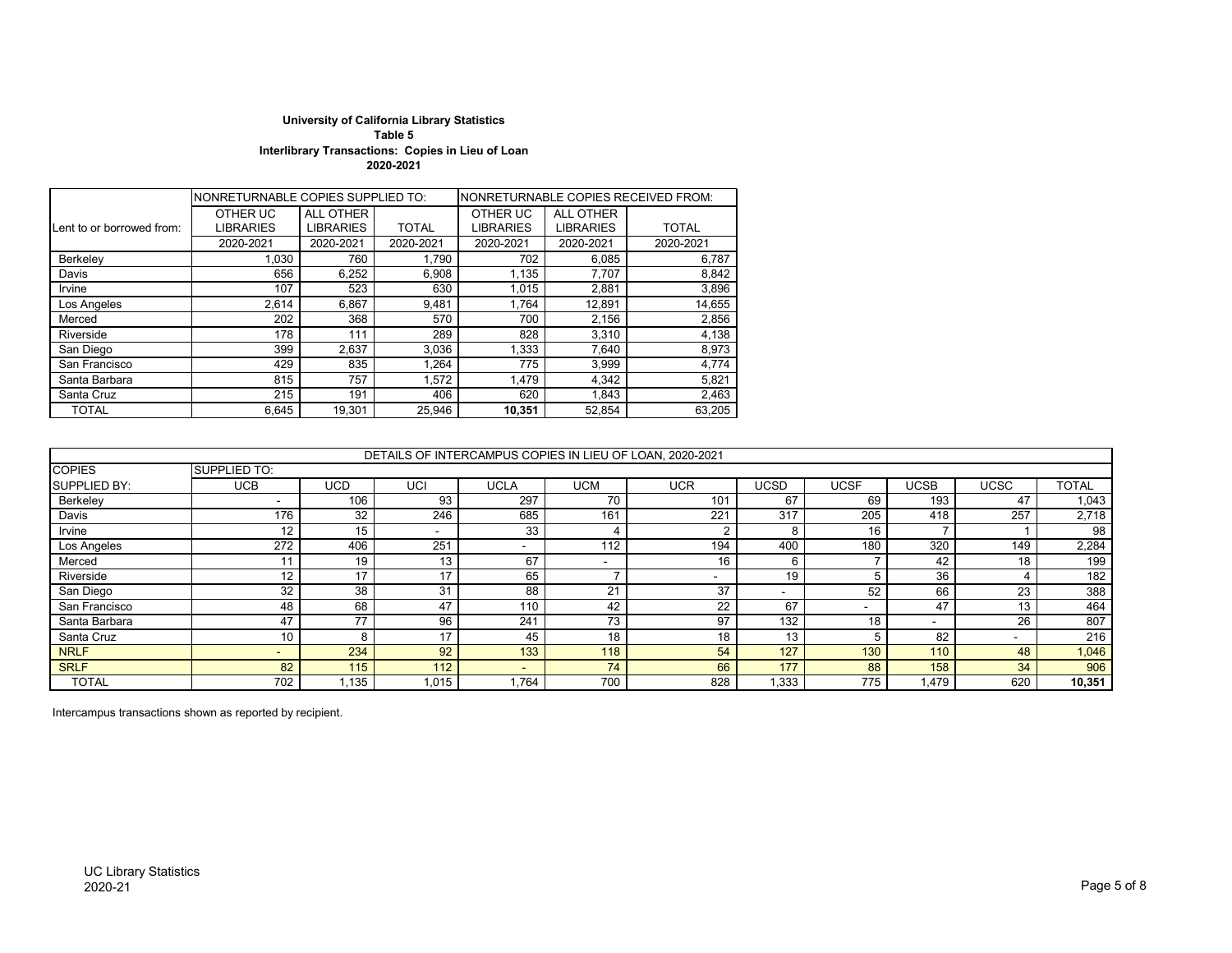# **University of California Library Statistics 2020-21 Distributed By User Category Estimated Number of Items Checked Out Table 6**

| <b>LOCATION</b> | <b>CAMPUS UNDER-</b><br><b>GRADUATES</b> | % OF<br><b>CAMPUS</b><br><b>TOTAL</b> | <b>CAMPUS</b><br><b>GRADUATES</b> | % OF<br><b>CAMPUS</b><br><b>TOTAL</b> | <b>CAMPUS</b><br><b>ACADEMIC</b> | % OF<br><b>CAMPUS</b><br><b>TOTAL</b> | <b>CAMPUS</b><br><b>STAFF</b> | % OF<br><b>CAMPUS</b><br><b>TOTAL</b> | <b>OTHER</b> | % OF<br><b>CAMPUS</b><br><b>TOTAL</b> | <b>TOTAL</b> |
|-----------------|------------------------------------------|---------------------------------------|-----------------------------------|---------------------------------------|----------------------------------|---------------------------------------|-------------------------------|---------------------------------------|--------------|---------------------------------------|--------------|
| <b>Berkeley</b> | 1,996                                    | 5%                                    | 15,765                            | 42%                                   | 4,241                            | 11%                                   | 12,990                        | 35%                                   | 2,214        | 6%                                    | 37,206       |
| Davis           | 2,817                                    | 23%                                   | 5,310                             | 44%                                   | 3,481                            | 29%                                   | 72                            | 1%                                    | 457          | 4%                                    | 12,137       |
| Irvine          | 462                                      | 8%                                    | 2,244                             | 39%                                   | 2,106                            | 37%                                   | 282                           | 5%                                    | 664          | 12%                                   | 5,758        |
| Los Angeles     | 1,522                                    | 29%                                   | 4,373                             | 38%                                   | 1,386                            | 12%                                   | 4,316                         | 15%                                   | 4,110        | 6%                                    | 15,707       |
| Merced          | 39                                       | 11%                                   | 74                                | 21%                                   | 134                              | 38%                                   | 103                           | 29%                                   |              | 0%                                    | 350          |
| Riverside       | 534                                      | 16%                                   | 1,403                             | 43%                                   | 776                              | 24%                                   | 452                           | 14%                                   | 129          | 4%                                    | 3,294        |
| San Diego       | 1,450                                    | 13%                                   | 3,768                             | 34%                                   | 1,896                            | 17%                                   | 1,049                         | 10%                                   | 2,804        | 26%                                   | 10,967       |
| San Francisco   | $\overline{0}$                           | 0%                                    | 23                                | 14%                                   | 12                               | 7%                                    | 113                           | 69%                                   | 15           | 9%                                    | 163          |
| Santa Barbara   | 889                                      | 10%                                   | 4,905                             | 58%                                   | 2,399                            | 28%                                   | 302                           | 4%                                    | $\Omega$     | 0%                                    | 8,495        |
| Santa Cruz      | 4                                        | 13%                                   | $\overline{0}$                    | 0%                                    | 1                                | 3%                                    | 27                            | 84%                                   | ∩            | 0%                                    | 32           |
| <b>TOTAL</b>    | 9,713                                    | 12.9%                                 | 37,865                            | 33.3%                                 | 16,432                           | 20.7%                                 | 19,706                        | 26.5%                                 | 10,393       | 7%                                    | 94,109       |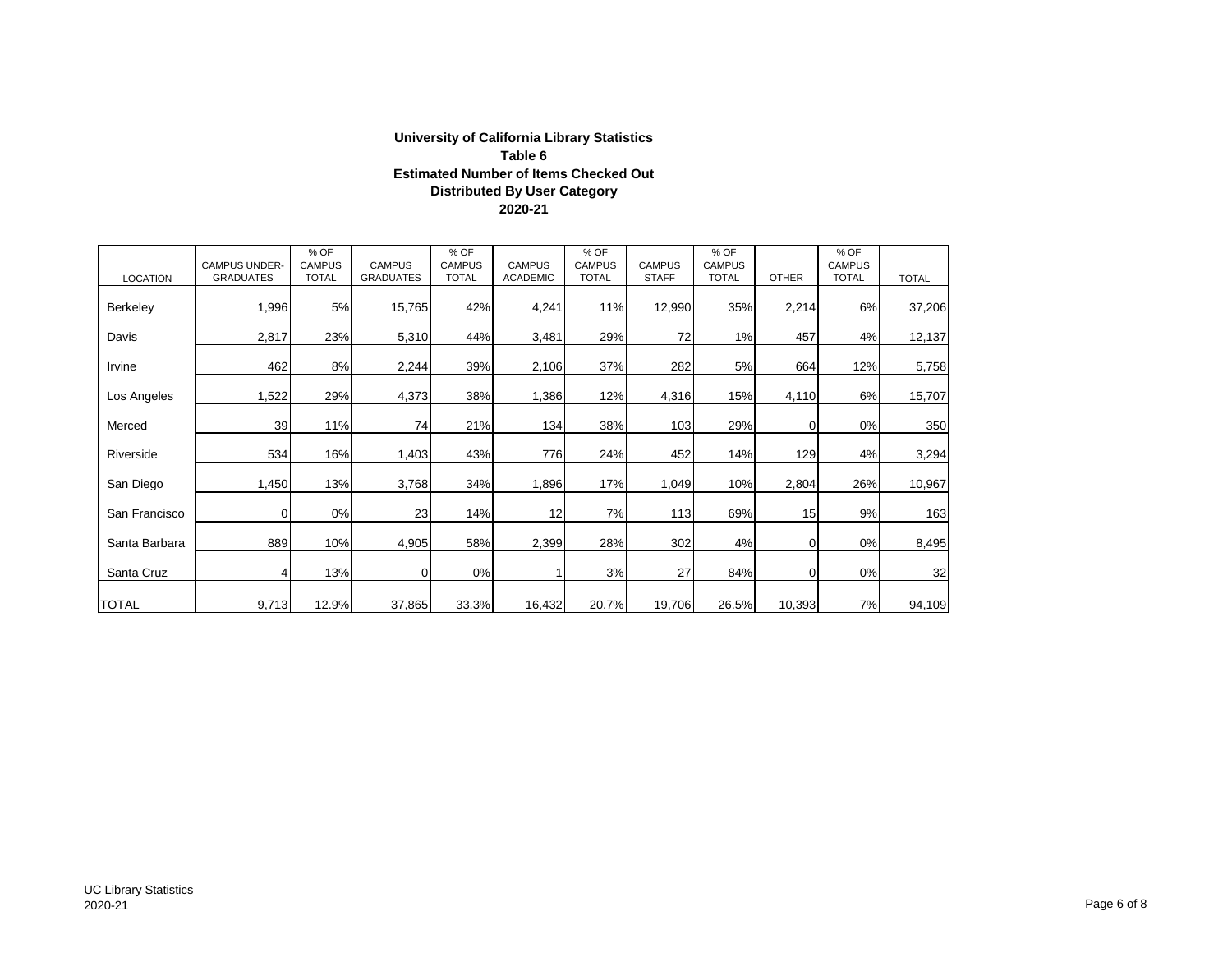### **University of California Library Statistics Table 7 Selected Services and Transactions 2020-21**

|          |                                           |          | Los    |        |         |        |           | San<br>Santa |           |                |            |              |
|----------|-------------------------------------------|----------|--------|--------|---------|--------|-----------|--------------|-----------|----------------|------------|--------------|
|          |                                           | Berkeley | Davis  | Irvine | Angeles | Merced | Riverside | San Diego    | Francisco | <b>Barbara</b> | Santa Cruz | <b>TOTAL</b> |
|          | Staffed library<br>service points         | 6        | っ      | 4      | ⌒       | 0      |           |              | 6         | c              | 0          | 29           |
|          | Weekly public<br>service hours            | 49       | 70     | 50     | 40      |        | 45        | 40           |           | 25             | 40         | 359          |
| Services | Reference<br>transactions<br>(total)      | 28,962   | 12,578 | 4,336  | 6,294   | 1,273  | 3,751     | 10,008       | 3,557     | 4,587          | 1,922      | 77,268       |
|          | Virtual<br>reference<br>transactions      | 28,708   | 10,591 | 2,543  | 6,170   | 1,273  | 3,751     | 9,564        | 2,447     | 4,587          | 1,922      | 71,556       |
|          | Presentations<br>to groups                | 653      | 611    | 382    | 1,477   | 163    | 456       | 436          | 386       | 241            | 139        | 4,944        |
|          | Participants in<br>group<br>presentations | 17,349   | 10,444 | 14,543 | 602     | 3,242  | 13,931    | 31,284       | 6,343     | 6,906          | 4,862      | 109,506      |

|                        |                                                           |          |       |        | Los      |        |                 |           | San       | Santa   |            |              | All Other      |
|------------------------|-----------------------------------------------------------|----------|-------|--------|----------|--------|-----------------|-----------|-----------|---------|------------|--------------|----------------|
|                        |                                                           | Berkeley | Davis | Irvine | Angeles  | Merced | Riverside       | San Diego | Francisco | Barbara | Santa Cruz | <b>TOTAL</b> | Libraries      |
| acilities              | <b>NRLF</b><br>Returnable<br>Items Lent                   | 9,024    | 0     | 01     | $\Omega$ |        | 01              | $\Omega$  |           | 0       | ΩI         | 9,024        | 2 <sup>1</sup> |
| Transactions<br>ibrary | <b>NRLF</b><br>Nonreturnable<br>Items<br>Delivered        | 1,032    | 226   | 89     | 150      | 91     | 43 <sub>l</sub> | 118       | 117       | 93      | 39         | 1,998        | $\overline{0}$ |
| ending<br>ল            | <b>SRLF</b><br>Returnable<br>Items Lent                   |          | n     | 0      | 1,833    |        |                 | ΩI        |           | 0       | ∩          | 1,833        | $\overline{0}$ |
| Regiona                | <b>SRLF</b><br>Nonreturnable<br>Items<br><b>Delivered</b> | 71       | 105   | 131    | 357      | 69     | 66              | 137       | 89        | 148     | 29         | 1,202        | 3,279          |